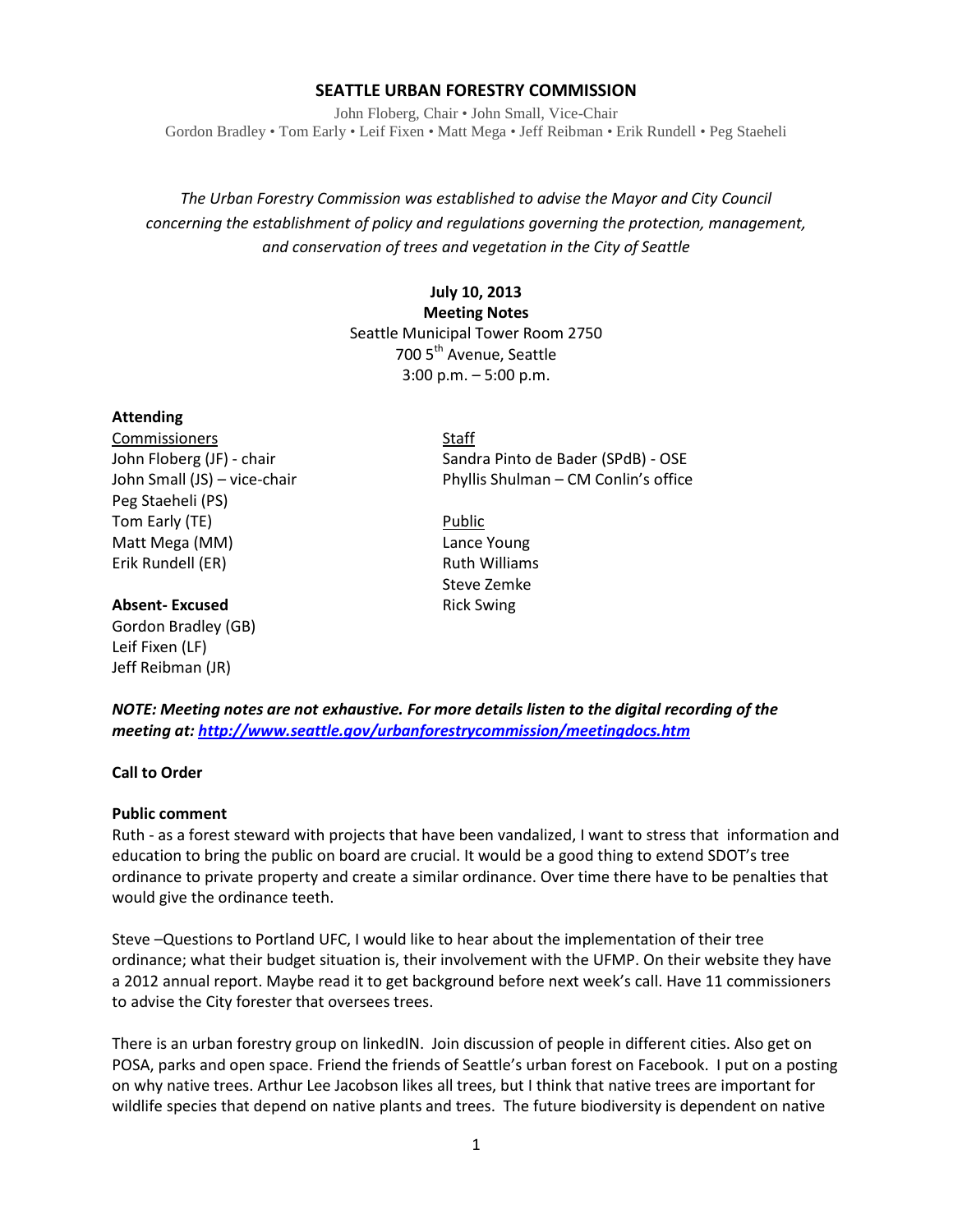species. It's a very complex relationship between wildlife and native sources of food. It's not just planting native plants but also look at Climate Change for future planning.

Lance – there was a recent article on East Coast ash borer beetle. Human death rates have increased due to the loss of trees because of this pest. Wanted to continue with the issue of ROW trees. Hoping to have someone in the UFC for next steps to take regarding power line ROWs. Maximum vegetation height is 12 feet. Gives more than the 10 feet for power clearance required. Spoke to Nolan, he said that 25% of area of the city is in the ROW. If SCL could be approached…They are making an effort to be green (they are Line City USA) to ask and see if they can change their standards. I'm after guidance from the UFC on how to proceed.

JF – are you continuing to work with SCL? Do you feel you have stated your case?

Lance – Website is in direct conflict with standard practices. Website says 20 feet clearance and the standard is actually 10 feet. I'm hoping UFC might be able to help out with this issue.

## **Approval of June 5 and June 12 meeting notes**

**ACTION**: **A motion was made to approve the June 5 meeting notes as written. The motion was seconded and carried.** 

**ACTION**: **A motion was made to approve the June 12 meeting notes as written. The motion was seconded and carried.** 

## **Letter of support for City Fruit – continues and possible vote**

JF – went through the changes he made to the letter based on comments done at the last meeting. MM – how does City Fruit fit into the UFMP.

JF – CityFruit plays a key role in bringing a new way of looking at trees and tree resources. Is this the highest priority?

JF – my impression is that the UFC was in favor of supporting this specific non-profit effort.

MM – I'm in agreement to support this letter. As we move forward, it will be important to prioritize support to these types of efforts based on their helping the City support goals in existing plans.

JS – Maybe a way to be more explicit. I see City Fruit providing a valuable service providing maintenance to City properties. We don't know that they are doing more efficiently. GSP can do the work more efficiently thanks to their large volunteer base.

We could ask Council to fund an element of City fruit's program that is relevant to City priorities. What's the value to the City?

MM – you have asked to quantify some of those maintenance costs.

JS – they have not accounted benefits. They have been talking about the cost of the services they are looking at providing. Fruit trees require annual maintenance and that is not in Parks' work plan.

# **Urban Forest Stewardship Plan presentation**

Sandra and Phyllis walked the UFC through the changes to the 2012 UFMP that made it the 2013 UFSP.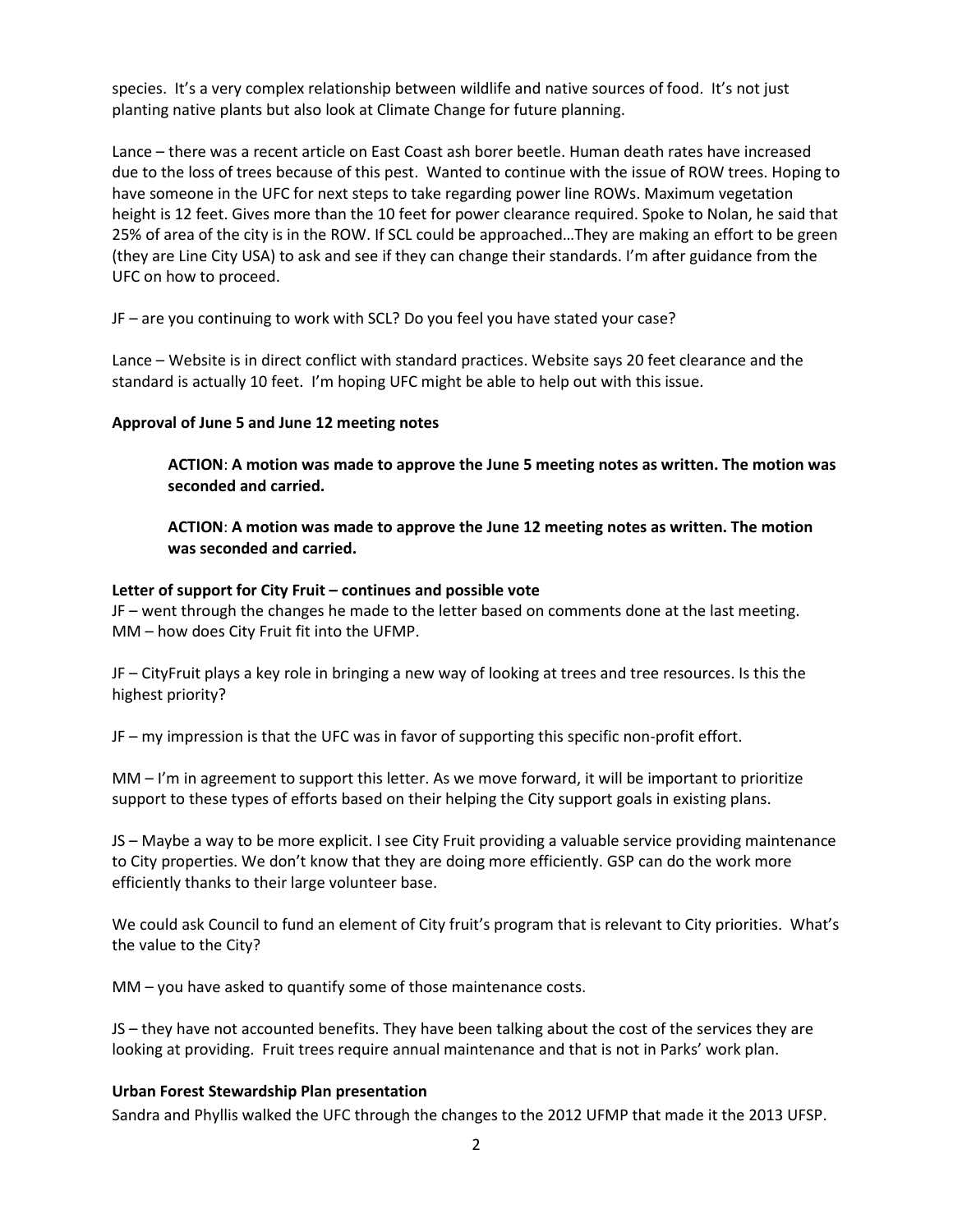PLUS Committee 8/14 for discussion and 9/11 for vote.

Feedback to IDT – reLeaf to be the one-stop place to find tree related resources.

Phyllis – Process-wise, the Resolution is coming from OSE. Council/Mayor will be concurring on the adoption of the Plan. Council might change the resolution to bring out priorities or departments be called to do certain things.

A parallel thing is that I'm starting to look at funding priorities, looking at the plan, this is a discussion she would like to have with the UFC at a future date. First threshold is support for the plan. Third week in September Council receives budget proposal from Mayor.

MM – Council may choose something out of the Action Agenda to highlight in the Resolution.

Phyllis – important thing of letter is whether you support plan or not, make extra statement of something you might want to see elevated.

JS – I have a lot of thoughts about what I'm expecting to see in Chapter 4. Stewardship of the entire community. What I liked about the old version is that it went through the UF management based on the management units.

Phyllis – that could be handled through implementation strategies. The UFC might give a list of gaps.

## **Reaching out to Portland UFC – questions review**

JF – they seem to have more influence and they have a little bit of a budget. They designate champion trees. A lot of these discussions can be off-line. We'll only have 30 minutes for this conversation. I'd like to talk about the 2-3 issues we should focus on during the call.

Shorten the list to explore questions 3, 4, and 5.

## **New business and announcements**

## **Adjourn**

# **Community input**

**From:** Lance Young [mailto:l.clayton.young@gmail.com] **Sent:** Monday, June 17, 2013 4:43 PM **To:** Pinto\_de\_Bader, Sandra **Subject:** RE: Urban Forestry Commission

Mr. John Floberg Chairman Urban Forestry Council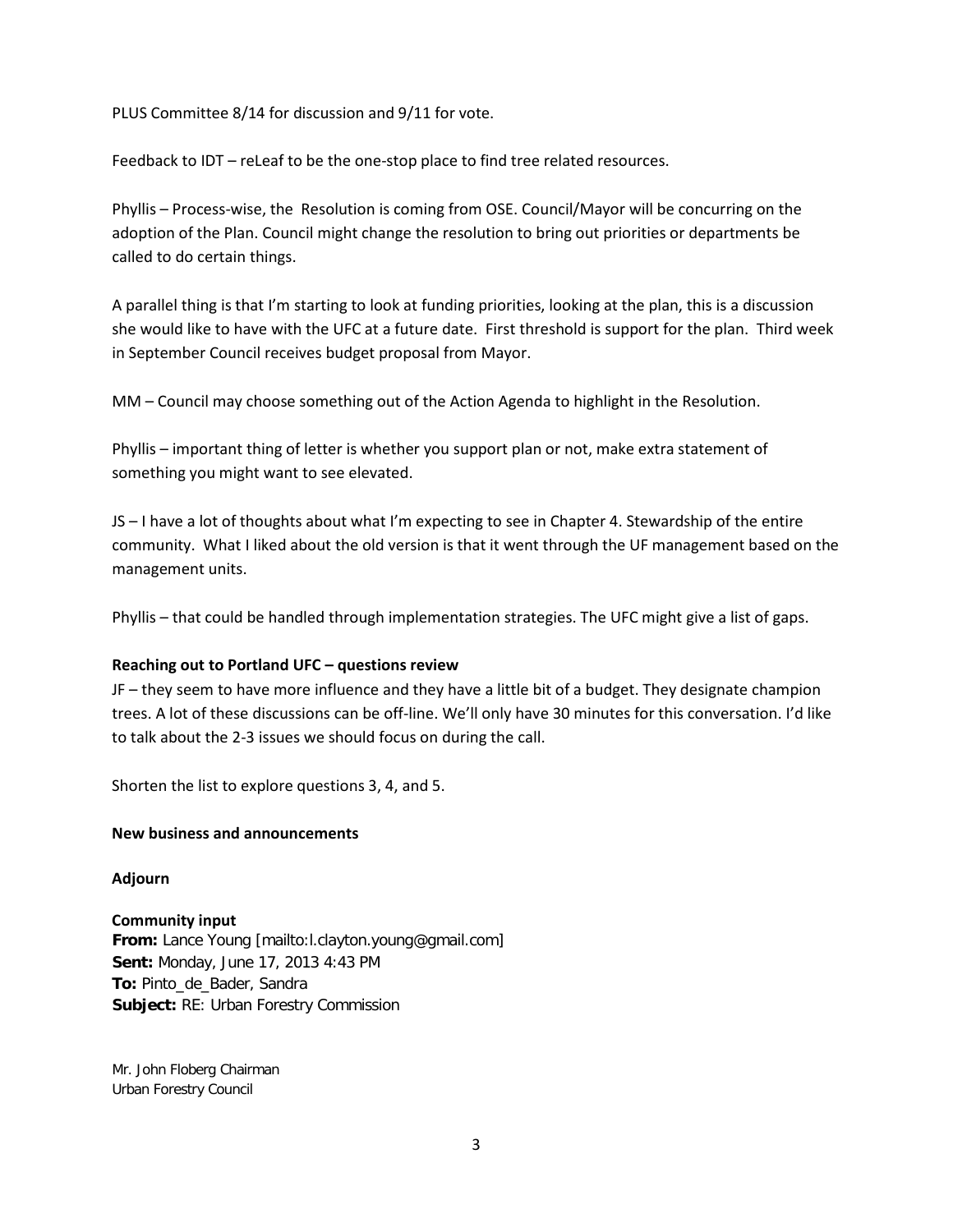#### Dear Mr. Floberg

I appreciate the board taking some time last session to discuss the urban forest canopy preservation issues I have become aware of on public Right-or-way's near power lines. I am not sure what the appropriate next steps should be.

Is there anyone who might give me some guidance on how to get some help with this issue.

This issue affects not only Seattle but all of the urban communities served by Seattle City Light. The land involved is public right of way so could provide a reasonable method for expanding forest canopy in the city, and regionally through city owned/managed property.

Thank you Lance Young 206-363-0859

**From:** Lance Young [mailto:l.clayton.young@gmail.com] **Sent:** Wednesday, June 19, 2013 1:42 PM **To:** Pinto\_de\_Bader, Sandra **Subject:** Urban Forestry Commission 6/19 meeting

To: Mr. John Floberg and the Urban Forestry Commission Subject: Forest Canopy enhancement in public right-of-ways

Thank you for the opportunity to speak to the forestry commission earlier this month. I would like to pursue this issue further to perhaps a beneficial outcome for Seattle and surrounding communities.

A single 25-30' tree reduces annual residential heating and cooling costs by 10%. A 30'-35' tall tree can produces nearly 300 lbs of oxygen per year. A typical adult consumes about 386 lbs. per year. So each tree we plant can provide almost enough oxygen for a person. Cooler air temperatures created by tree canopies reduce smog levels by up to 6% producing savings in air clean-up campaigns. A medium sized tree absorbs from 120 to 240 lbs of small particulates and gases from the air, improving air quality. Another study showed that a 32' tall street tree intercepted about 327 gallons of storm water runoff annually. Because of these and the many other benefits we need to enhance and expand our urban forest canopy. (figures from Professor Kathleen Wolf-UW)

In Seattle public right-of-way property makes up 25% or more of the total surface area of the city. This is a major component of the urban environment. If we can enhance the canopy here by planting more trees and appropriate taller trees wherever possible, this could have a major influence on quality of life in the city and city costs for stormwater recovery, and air pollution cleanup.

I would like to request the forestry commission's assistance with this issue, and would like to make an initial proposal. Would the commission consider addressing a letter to Seattle City Light suggesting that SCL revisit some of their right-or-way clearance issues. Seattle City Light has recently been awarded "Tree Line USA" status for their efforts at replanting trees. So the community knows from this, and SCL's website that they are striving to be one of the greenest Power Utilities in the country. We wonder if they might be interested in reviewing and updating their Transmission and Distribution right-or-way tree clearances in cooperation with Seattle's effort to increase Forest Canopy. This partnership could produce a greener city, and a greener and more efficient electric power system.

Thank You for your assistance with this important matter!

Lance Young 206-363-0859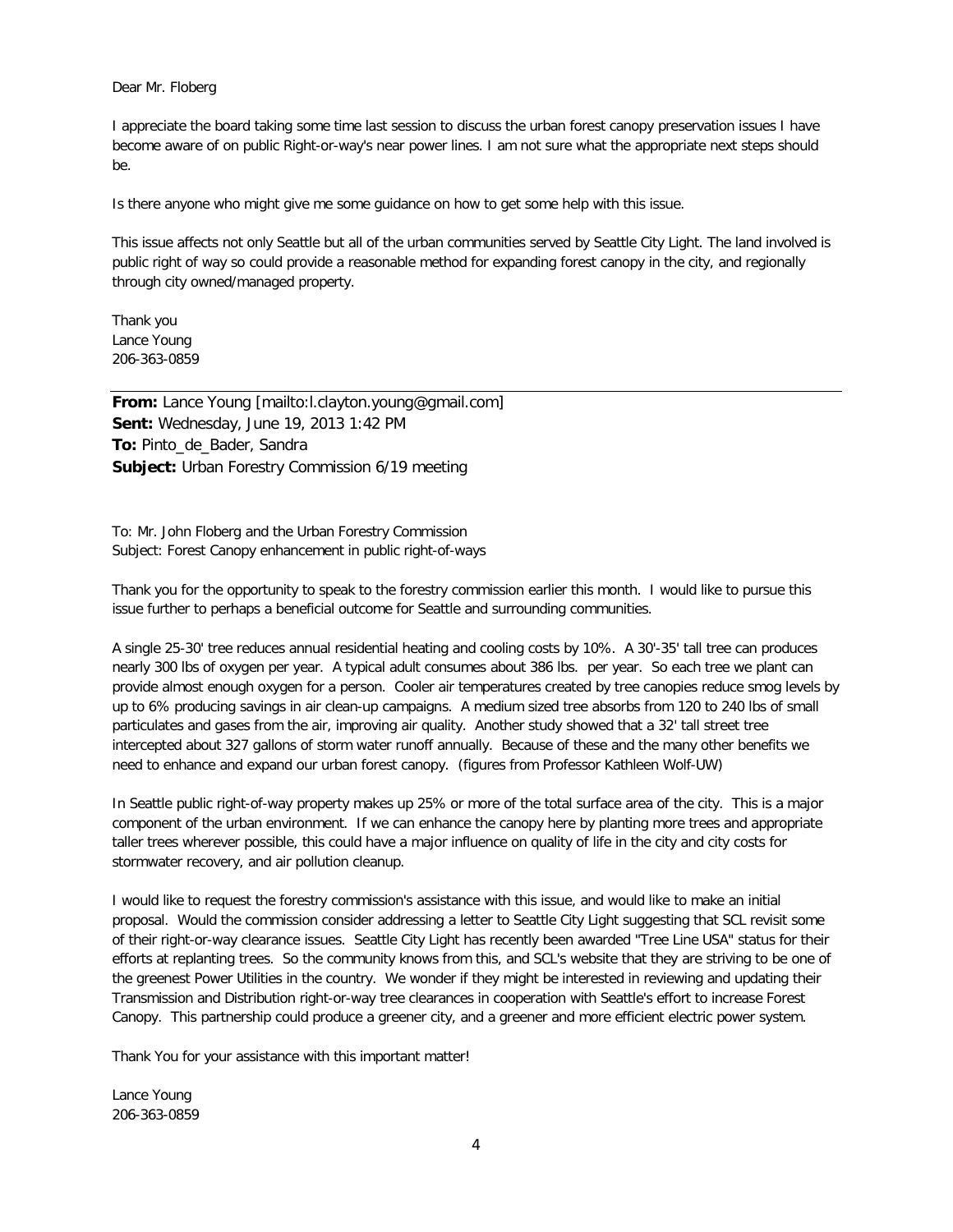**From:** Irene Wall [mailto:iwall@serv.net] **Sent:** Wednesday, July 10, 2013 10:49 PM **To:** Oslund, Janet; Pinto\_de\_Bader, Sandra **Cc:** ted.holden@comcast.net **Subject:** DO NOT ISSUE AN OCCUPANCY PERMIT Still more problems with following the tree rules at "Braceface" development on Phinney Avenue

Janet,

I would rather not have to bring up this sore subject yet again but see the attached photo. After months of going round and round about failure to protect large native trees on this development site, DPD finally required that the developer substitute Pinus contorta for the destroyed Western Red Cedar.

Today Ted Holden, our PRCC president and landscape architect, identified the newly planted trees as Pyramidal European Hornbeam - the very tree that you **REJECTED** when it was first offered as a mitigation. You then agreed to the Pinus. See your email copied below. What are we to make of this? Even after our meeting about this project at the Urban Forest Commission, it appears that DPD is still not paying attention to compliance with permit conditions.

Sandra, please bring this to the attention of the Commission... again.

Janet, please let us know how this will be corrected and when.

thank you

Irene Wall

PS - notice that the trunk of the WRC remains in place so that the two substitute trees are crowded together rather than given some room to grow. Is this good Green Factor practice?

From: "Oslund, Janet" [<Janet.Oslund@seattle.gov>](mailto:Janet.Oslund@seattle.gov)

To: ["iwall@serv.net"](mailto:iwall@serv.net) [<iwall@serv.net>](mailto:iwall@serv.net)

Subject: Tree replacement at Phinney Avenue site.

Hello Irene,

Thanks for the phone call, sorry I wasn't able to answer earlier.

The trees replacing the Cedar that was removed are two, 2-inch Pinus contorta (also known as Shore Pine) which do grow to be large trees.

They are planting them in the area the Cedar was removed.

I hope this is helpful.

Thanks,

Janet

Date: Wed, 6 Feb 2013 15:00:38 -0800